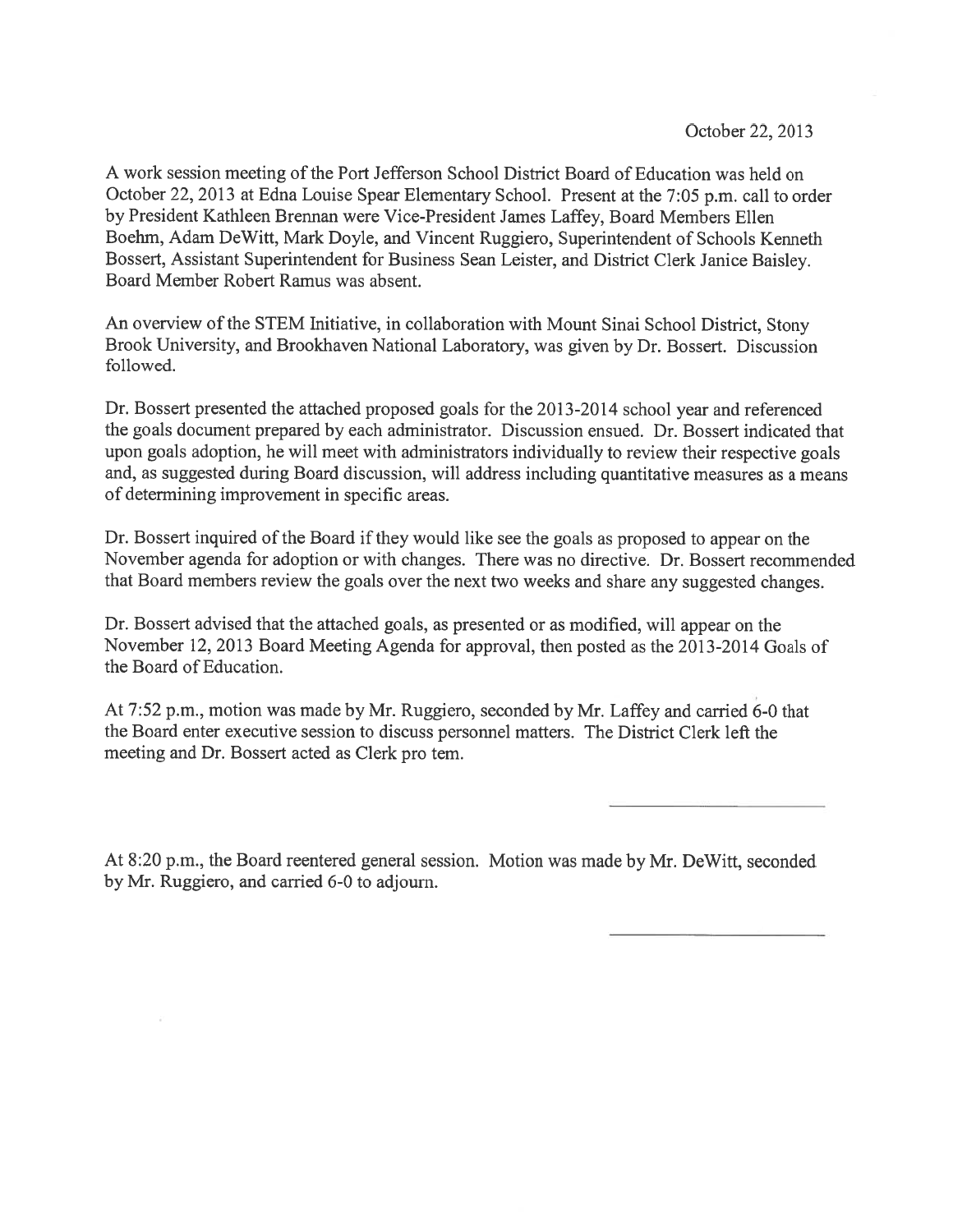The regular monthly business meeting of the Board of Education of Port Jefferson Union Free School District was held on October 8, 2013 at Edna Louise Spear Elementary School. Present at the 5:37 p.m. call to order by President Kathleen Brennan, were Vice-President James Laffey, Board Members Ellen Boehm, Adam DeWitt, Mark Doyle, Robert Ramus. and Vincent Ruggiero, Superintendent of Schools Kenneth Bossert, Assistant Superintendent for Business Sean Leister, and District Clerk Janice Baisley.

Motion was made by Mrs. Ruggiero, seconded by Mr. DeWitt and carried 7-0 that the Board enter executive session to discuss personnel matters.

At 7:35 p.m. the Board reentered general session.

### **MINUTES**

Motion was made by Mr. Laffey, seconded by Mr. Ruggiero and carried 7-0 that the Board approve the minutes of the following meeting:

Regular Meeting held September 10, 2013

### PUBLIC COMMENT

Mrs. Brennan opened the public comment portion of the meeting. There were no comments.

## REPORTS

Student Representative, Michael Laffey, reported on school activities.

The repor<sup>t</sup> from the Superintendent included <sup>a</sup> review of the Core Curriculum Math Modules presentation, <sup>a</sup> presentation by Ms. Hull on New York State Assessments 3-8, and <sup>a</sup> presentation on the Daily Bulletin by Ms. Austen. Discussion followed each presentation.

Dr. Doyle reported on the September 24 meeting of the Finance Committee. Mr. Laffey reported on the October 7 meeting of the Facilities Committee.

Mr. Ramus reported on the September 23 meeting of the Policy Committee.

Mr. Ramus reported on the October 1 meeting of the Audit Committee

Mr. Ruggiero reported that the Curriculum Committee would be meeting on October 17.

PTA representative, Jennifer Abbonizio, reported on PTA activities.

#### CONSENT AGENDA

The District Clerk read into the record the addition of Antoinette Famiano to resolution A.1. Motion was made by Mr. DeWitt, seconded by Dr. Doyle, and carried 7-0, that as recommended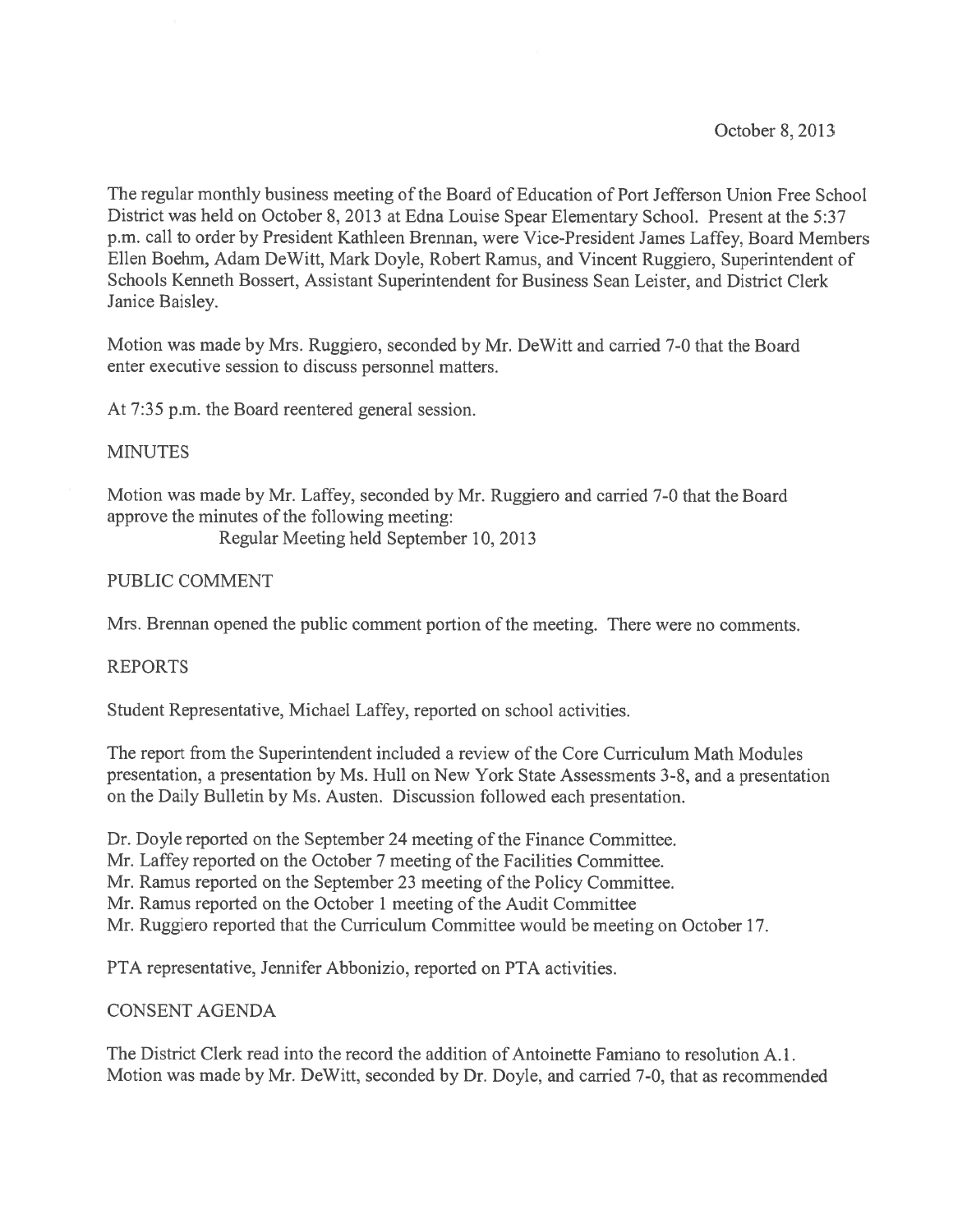by the Superintendent of Schools, the Board approve Personnel resolutions numbered 1-10 on the October 8, 2013 consent agenda.

Motion was made by Mr. Ramus, seconded by Dr. Doyle, that as recommended by the Superintendent of Schools, the Board approve Finance resolutions numbered 1-7 on the October 8, 2013 consent agenda. Mr. Laffey indicated his concern with resolution B.7. Discussion ensued. Mr. Laffey requested that B.7. be voted on separately. Mr. Ramus requested that B. 6 be voted on separately. Resolutions B. 1-5 carried 7-0. Resolution B. 6 carried 6-0-1 (Mr. Ramus abstained). Resolution B.7 carried 5-2 (Mr. Laffey and Mr. Ruggiero opposed).

Motion was made by Mr. Ruggiero, seconded by Dr. Doyle, and carried 7-0, that as recommended by the Superintendent of Schools, the Board approve Education resolutions numbered 1-3 on the October 8, 2013 consent agenda.

# OLD BUSINESS

Motion was made by Mr. Ramus, seconded by Mrs. Boehm and carried 7-0 that revisions to Board Policy 2250, Board Committees, be accepted for <sup>a</sup> second reading and adopted.

## NEW BUSINESS

Motion was made by Mr. Ramus, seconded by Mr. Laffey that revisions to Board Policy 8505, Meal Charge be accepted for <sup>a</sup> first reading. Mr. Leister explained the purpose for the change. Motion carried 7-0.

## PUBLIC COMMENT

Mrs. Brennan opened the second public comment portion of the meeting.

T. Gomes – appointment of coaches

A. Lustig — Drive-it-Right program, STAR exemption, BAC, LIPA, Common Core, bus parking

C. Famularo — paren<sup>t</sup> portal/daily bulletin

## ADJOURNMENT

At 9:17 p.m., motion was made by Mr. DeWitt, seconded by Mr. Laffey and carried 7-0 to adjourn.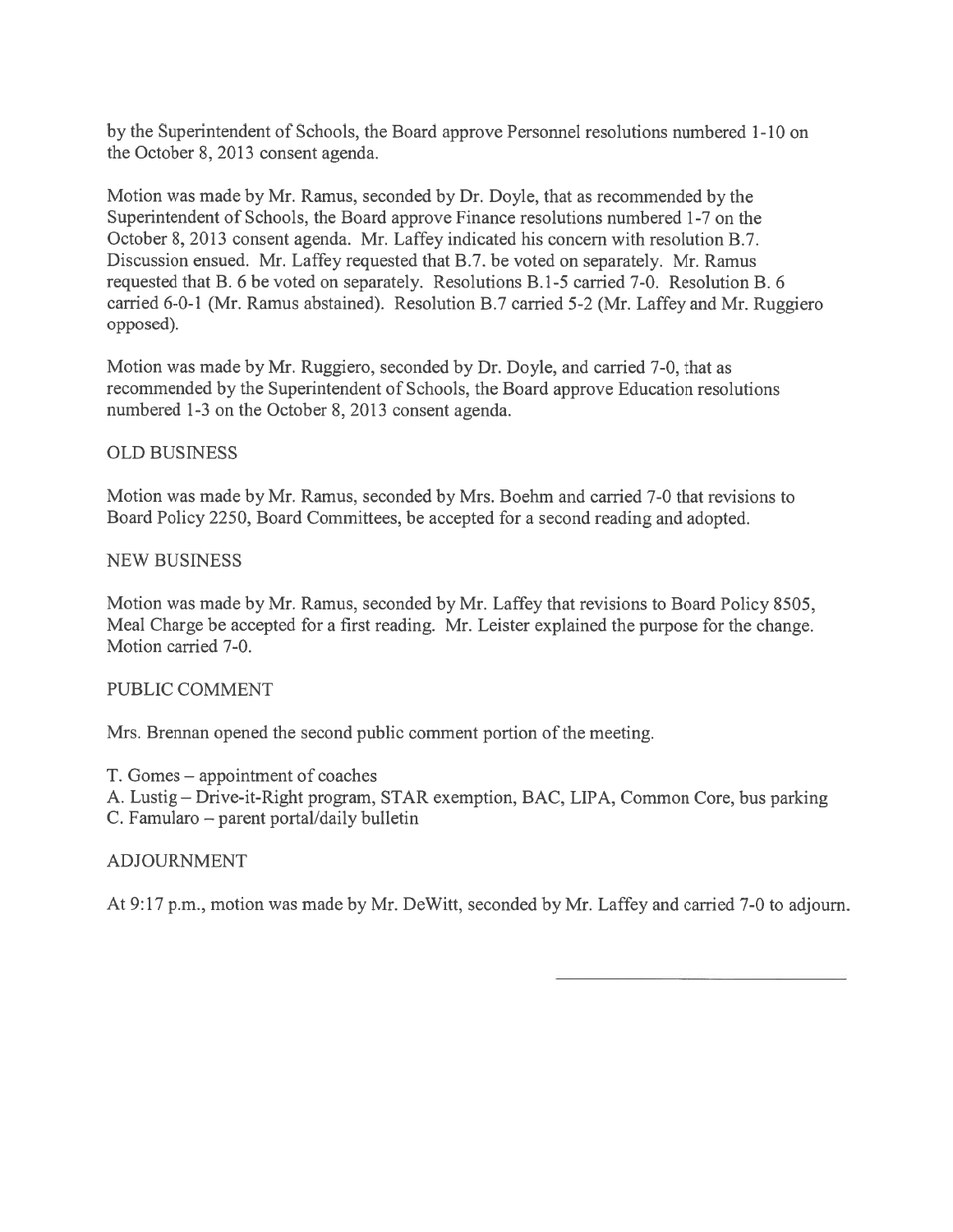#### CONSENT AGENDA October 8, 2013

## A. Personnel

1. PSAT/SAT Proctors

The Board of Education approves the following as PSAT /SAT Proctors appointments for the 2013-2014 school year at the rate of \$37.63 per hour, on an as needed basis:

Antonio Santana Kristen Wendel Allyson Wolff Charles Ruoff Kandice Brucella Allison Anziano Christina Morgan Gina Fedler Nancy Bachety Bonnie Kelsch Melissa Zinger Nicole Pennino-Costa Jesse Rosen Kayleen Moran Debra Hartrnann Constance Bermel Mary LaSita Anne Algieri Kristine Vaccaro Megan Ryan Susan Federico Kristin Britt Melissa Corey Debra Hagmeyer Maureen Colon Lynne Edsall Lynne Scofield Hope Post Taylor Forstell Robert Farenga Antoinette Famiano

2. Rescission/Appointment — Club Advisor

The Board rescinds the appointment of Robert Dunlop as Robotics Club Advisor for the 2013-2014 school year; and, appoints Robert Dunlop and Brian Chalmers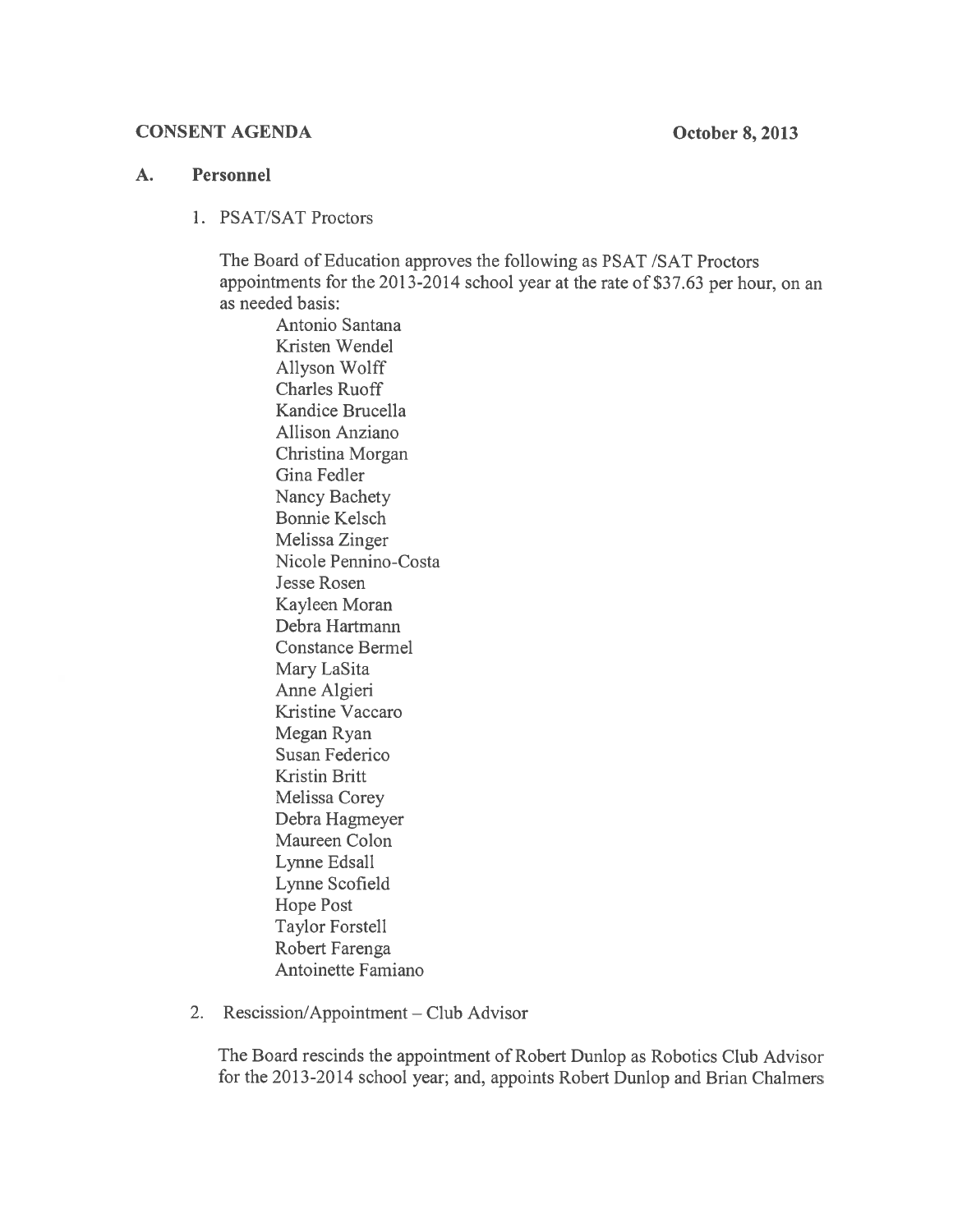as Robotics Club Co-Advisors for the 2013-2014 school year, in accordance with the negotiated agreemen<sup>t</sup> with the Port Jefferson Teachers Association.

3. Appointment — Coaches

The Board approves the appointment of the following coaches for the 2013-2014 school year, in accordance with the negotiated agreemen<sup>t</sup> with the Port Jefferson Teachers Association:

| <b>Edward Duddy</b>   | <b>Varsity Girls Basketball</b>                |
|-----------------------|------------------------------------------------|
| Allyson Wolff         | JV Girls Basketball                            |
| John Serignese        | JV Boys Basketball                             |
| <b>Charles Ruoff</b>  | MS Boys Basketball                             |
| Donald Slingerland    | Varsity Girls Winter Track Assistant           |
| Ian McEwen            | JV Wrestling (pending First Aid certification) |
| Elizabeth Manly       | MS Volleyball                                  |
| Jamie Schlageter      | Cheerleading Varsity Winter                    |
| Thad Andrew Gaebelein | Football Volunteer (unpaid)                    |
|                       |                                                |

4. Rescission of Appointments — Guard

The Board rescinds the appointments of Thomas Roach and Robert Mallins as part-time guards.

5. Appointment - .6 FTE Physical Education

The Board appoints Elizabeth Manly as .6 FTE teacher of Physical Education effective October 9, <sup>2013</sup> through June 30, 2014, at Level MA Step 1, in accordance with the negotiated agreemen<sup>t</sup> with the Port Jefferson Teachers Association.

6. Leave Replacement Appointment — Teaching Assistant

The Board approves the appointment of Lyndsay McCabe (for Elizabeth Cavanagh) as <sup>a</sup> Teaching Assistant, on <sup>a</sup> leave replacement basis for the period October 9.2013 to on or about November 22, 2013, in accordance with the negotiated agreemen<sup>t</sup> with the Port Jefferson Paraprofessionals' Association.

7. Establishment of Position — Student Intern I

The Board approves the establishment of the position, Student Intern I, at the rate of \$10.00 per hour.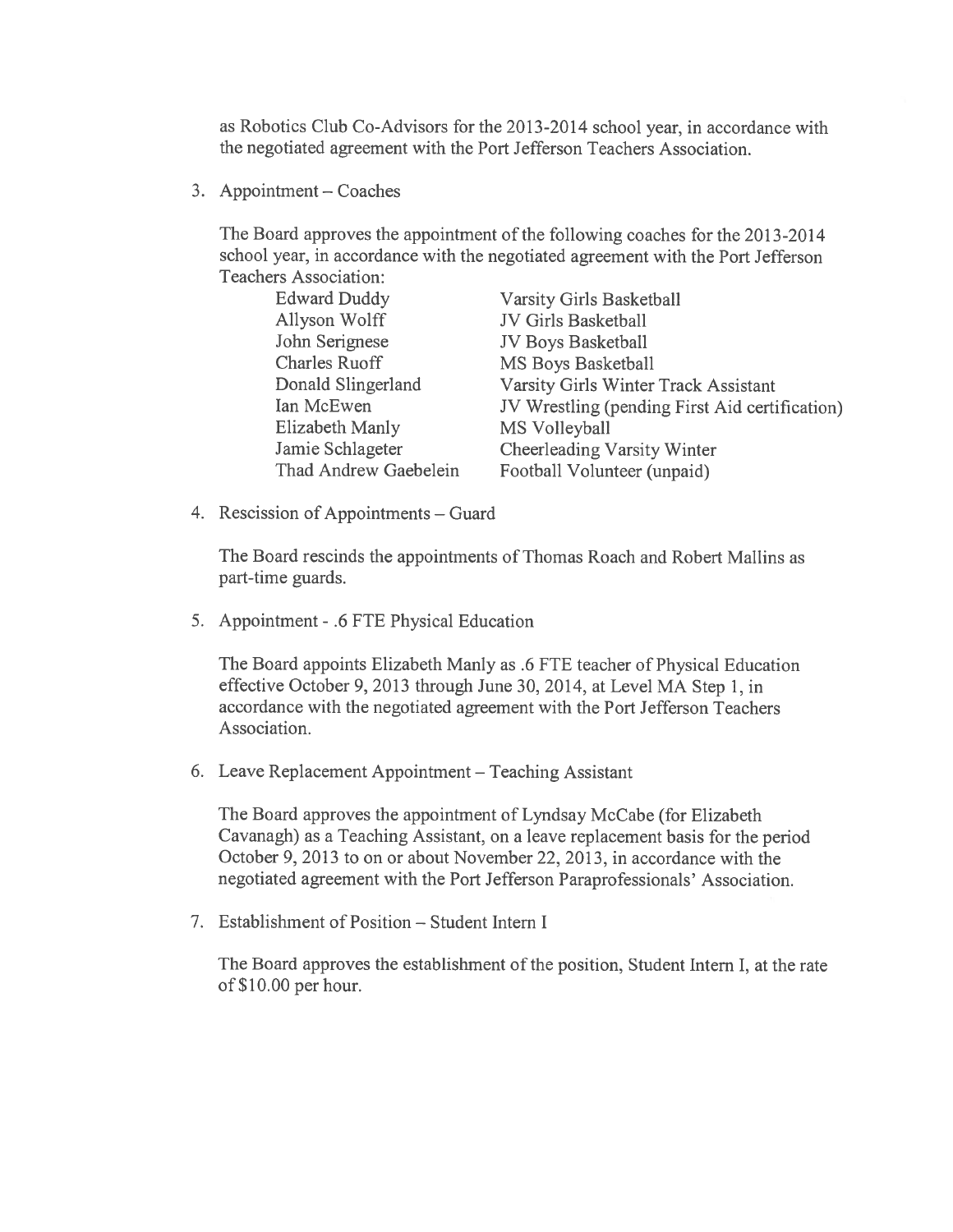8. Appointment — Lifeguards

The Board approves the following lifeguard appointments for Community Swim at Edna Louise Spear Elementary School pool, at the rate of S12.00 per hour, for the 2013-2014 school year:

> Nicolette Evangelista Noelle Zimmerman Michelle Bourguignon Justin Julich

9. Substitute Appointments

The Board approves the following substitute appointments for the 2013-2014 school year:

| Teacher                   | Melissa Bernstein          |
|---------------------------|----------------------------|
|                           | Amy Bowman                 |
|                           | Lisa Costa                 |
|                           | Jessica Dillon             |
|                           | Mary Kate LaSpisa          |
|                           | Lyndsay McCabe             |
|                           | <b>Holly Marie Petrone</b> |
|                           | Brianna Sabo               |
|                           | Garrett Schnettler         |
|                           | Brittany Schulman          |
|                           | Valerie Vignona            |
|                           |                            |
| <b>Teaching Assistant</b> | Melissa Bernstein          |
|                           | Amy Bowman                 |
|                           | Jessica Dillon             |
|                           |                            |

Mary Kate LaSpisa Lyndsay McCabe Holly Marie Petrone Brianna Sabo Garrett Schnettler Brittany Schulman

10. Appointments — Co-Curricular

The Board approves the following elementary school co-curricular appointment for the 2013-2014 school year, in accordance with the negotiated agreemen<sup>t</sup> with the Port Jefferson Teachers Association: Homework Club Nina Wood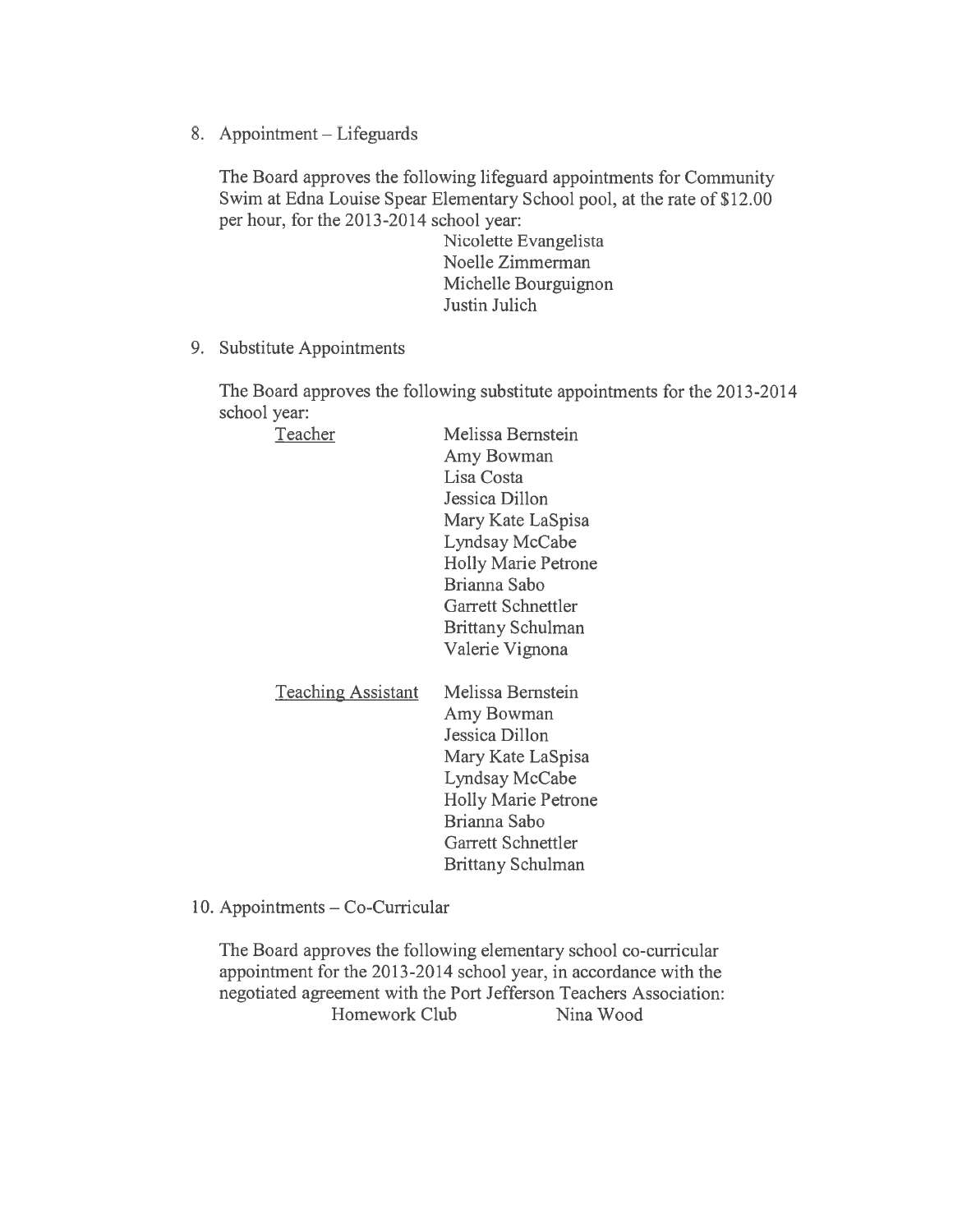### B. Finance

1. Financial Reports

The Board approves the financial reports.

2. Approval of Services

The Board approves the services of Jeanette Cooper as piano accompanist for the 2013-2014 winter and spring concert seasons at the rate of \$80.00 per hour not to exceed 10 hours.

3. Acceptance of Donation

The Board gratefully accepts the donation of 18 Dell computers from the CREATE program through the State Education Department, to be used for instructional purposes.

4. Acceptance of Financial Statements

The Board approves the following resolution: Be it resolved, that Port Jefferson Union Free School District accepts the audited 2012-2013 Financial Statements from external auditor, R.S. Abrams, for the fiscal year ending June 30, 2013.

5. Tax Levy

The Board approves the following resolution: Be it resolved, that the amount to be raised by tax levy for the Port Jefferson Union Free School District be fixed at the sum of \$33,610,133; and, be it further resolved, that the amount to be raised by tax levy for the Port Jefferson Free Library Association be fixed at the sum of \$2,908,636 for the 2013-2014 school year, as agreed to on August 13, 2013 between the Port Jefferson Free Library Association and the Port Jefferson Union Free School District.

6. Appointment of Special Counsel

The Board approves the appointment of Guercio & Guercio, LLP as Special Counsel, to represen<sup>t</sup> the Port Jefferson School District, in <sup>a</sup> special education matter for <sup>a</sup> specific student, as per the 2013-2014 Letter of Engagement.

7. Shared Sports Agreement

The Board approves the Shared Sports Agreement between The Knox School and Port Jefferson UFSD for Junior Varsity and Varsity Baseball for the 2013-2014 school year.